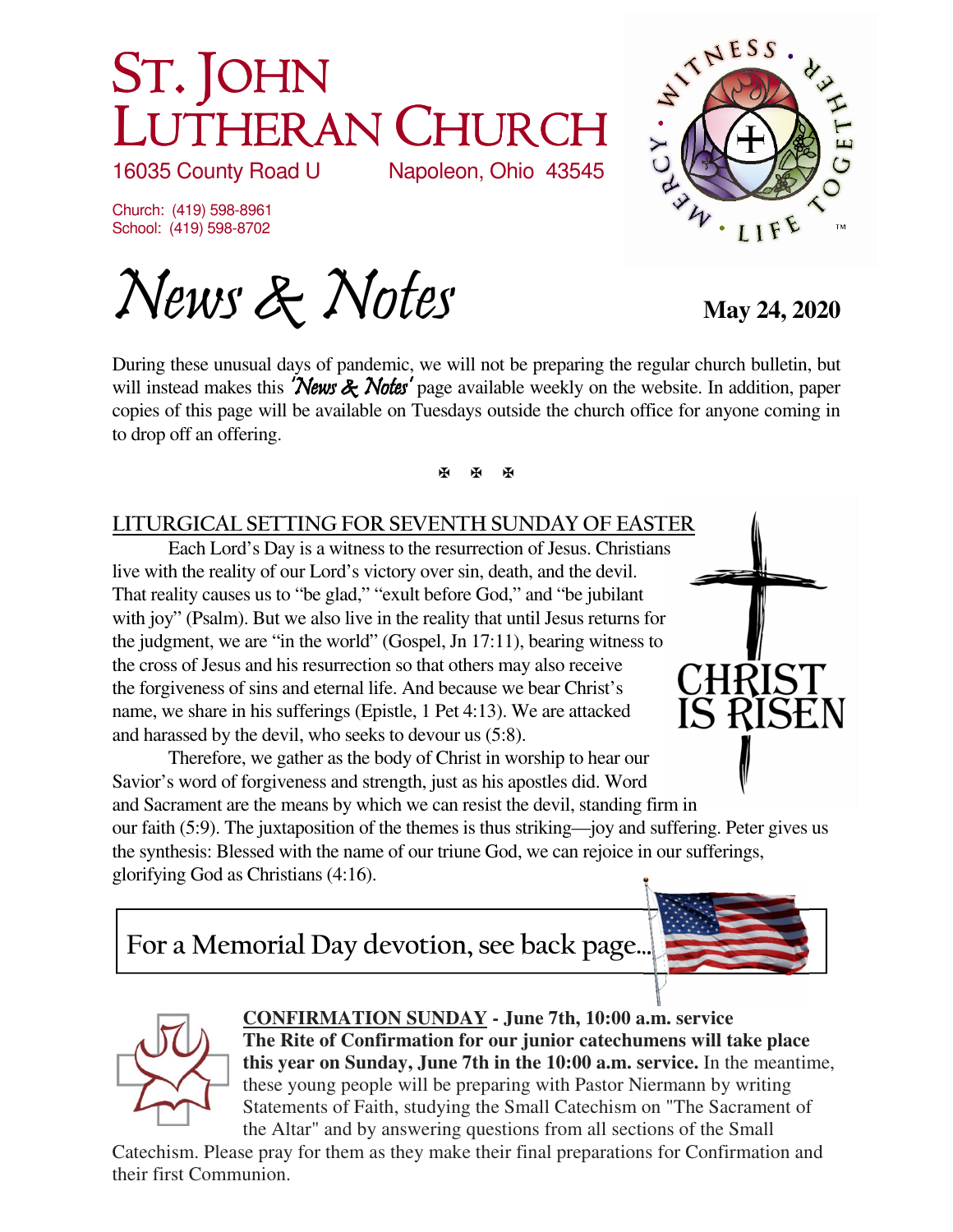#### **MATTERS FOR PRAYER** – Please keep these people in your prayers:

- Shut-Ins: *Norma Damman, Renetta Homan,* and *Lester Rabe*
- *Melba Elling,* and *Lorna Von Deylen*, at Genacross Lutheran Home
- *Evelyn Rohrs* and *Arlene Gerken,* at Assisted Living Genacross Lutheran Home
- *Donald Badenhop,* now residing at Vancrest Assisted Living Holgate
- *Donald Landry,* residing at the Ohio Veteran's Home, Sandusky
- Armed Services: *Justin Atkinson, Jason Rohrs*, *Emily Schroeder, Connor Gerken, Seth Handy, Nathan Nemoyer, Jared Dishop*
- *Harold Behrmann,* admitted this past week to the ICU at the Toledo Hospital, with health complications.
- *Cathy Gerken*, hospitalized suddenly in Angola, IN for a surgery; now recovering.
- *Doug & Mary Kossow*, rejoicing in the birth of their grandson, *Kohen Jay Kossow*, son of Tyler & Olivia Kossow. Kohen was born on Wednesday, May 20 at Fulton County Health Center. Thanks be to God!

**MRS. HALEY O'NEIL ACCEPTS CALL TO TEACH** - **Great news!** Haley (*Gruenhagen*) O'Neil has accepted our call to teach in the 3rd and 4th grade, replacing long-time teacher and servant of souls, Mr. Lowell Petzoldt. Details about her arrival, installation and welcome will be forthcoming. Please watch for updates, and let's give thanks to God for supplying our need.

**HELP WITH MOWING** – We are looking for volunteer help for mowing the south field of the church property (the old softball fields). Volunteers may of course use the church mower, or can bring their own mower if preferred. This job typically needs to be done once a week early in the season, and then as needed through the summer. If you could help with this, please contact the church office at 419-598-8961.

> **If you cannot sing like angels, If you cannot preach like Paul, You can serve the Savior's kingdom, And mow from spring to fall.**



| <b>FINANCIAL FACTS:</b> | Home Fund  | Synod & Missions | <b>Building Fund</b> |
|-------------------------|------------|------------------|----------------------|
| Weekly Need             | \$9,792.78 | \$500.00         | \$961.54             |
| Rec'd 05/17/20          | \$4,505.00 | \$290.00         | \$290.00             |

**YOUTH CENTER DONATION UPDATE** – Donations to the Youth Center have continued to come in over the past 4-5 months. Here is where donations stand to date: 82 bricks have been purchased with donations of \$12,940.00. Total donations (*including the brick donations*) stands at \$106,519.84.

**OFFERINGS DURING THIS TIME** – There is much for which to be thankful, even during this pandemic. In particular, we give thanks to God for everyone who has faithfully supported the ministry through this time with their continuing offerings. We are truly blessed!

There are three ways we suggest giving your gifts during this time especially...

- Use our new '**Give Now'** online giving page a link is on our website
- Mail your offerings to the church
- Drop off your offerings on Tuesdays, 9 a.m. to noon, outside the church office

**More detailed information is available on the "Sustaining Ministry" document online.**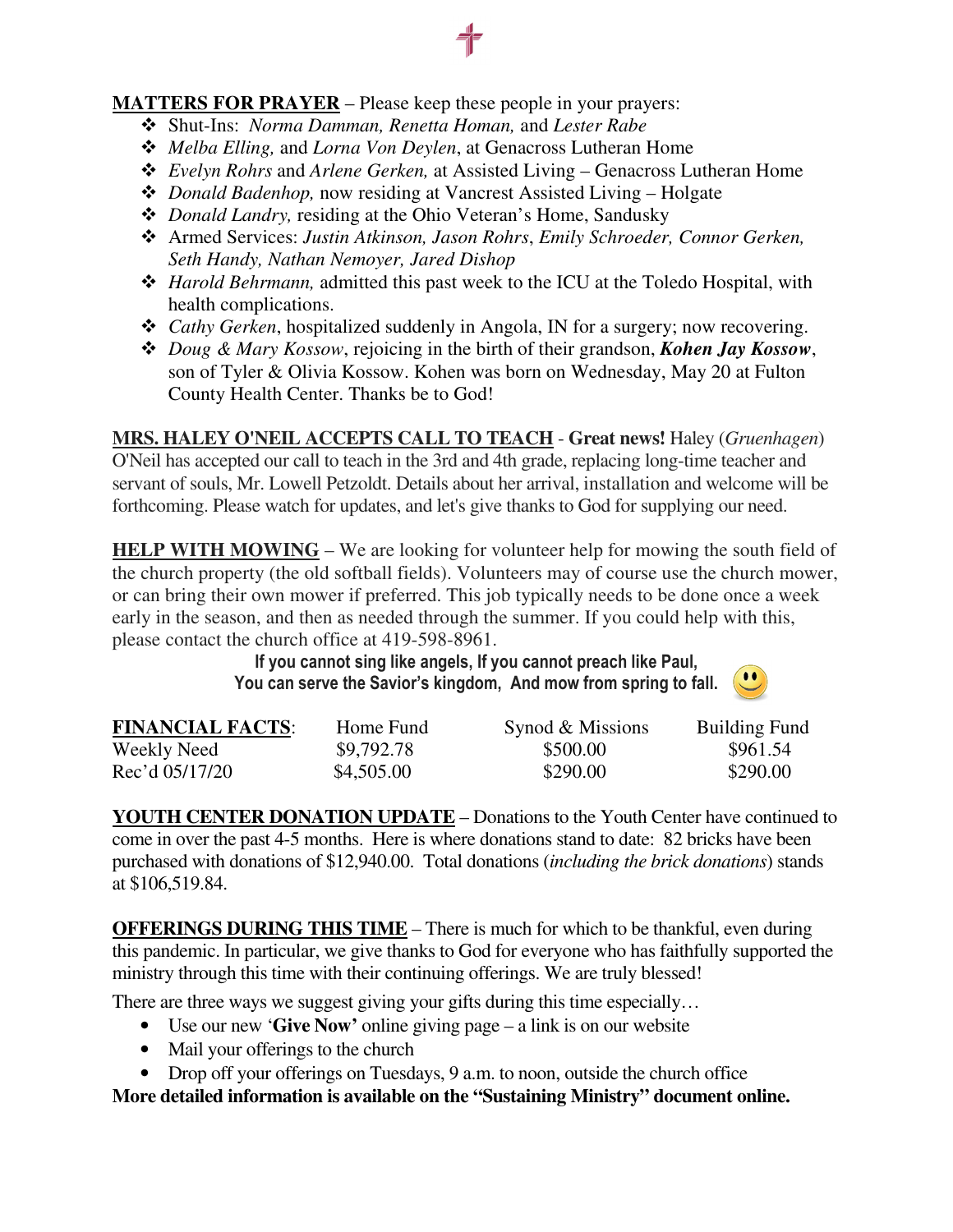**GETTING BACK TO WORSHIP** – At the last meeting of the Church Council and Elders it was decided that we would target the first week of June to resume public worship services as follows:

- **Thursday, June 4th at 7:00 p.m.**
- **Sunday, June 7th at 8:30 and 10:00 a.m.**

By having three identical services each week, we hope to keep our numbers down at any one service, to better conform to government guidelines for group gatherings. In the letter to the congregation, you can read about many protocols we are putting in place to help mitigate the spread of viruses.

In addition, we will continue to make service recordings available on Sunday mornings by 9:00 a.m. We will record the Thursday evening service for that purpose.

Also, we are purchasing an FM transmitter so that we can broadcast services to the parking lot. This will permit people at higher risk, as well as those who are initially uncomfortable with public gatherings, to come to the church and listen to the service on their car the radios. If we need to restrict the number of people gathered for worship, the overflow crowd could listen this way as well.



## **RESUMING COMMUNION - First week of June**

**Our souls are parched, but the Sacramental fast is soon ending!** At its meeting last Tuesday, the church council revised their original decision about resuming Holy Communion.

**We now plan to resume Communion the first week of June in all three services** - Thursday, June 4th at 7:00 p.m. and Sunday, June 7th at 8:30 and 10:00 a.m. **The Rite of Confirmation will take place in the 10:00 a.m. service.** These plans will permit the 2020 Confirmation

Class to receive their first Communion together during the same service in which they are confirmed, as we have traditionally done.

## **COMMUNITY SERVICE PROJECT UPDATE**

The St. John "Maskateers" are still hard at work, turning out face masks for both the community and for our congregation. It appears that face masks will be part of the "new normal" of our lives for a while to come, so these masks will be a blessing to many.

When we resume worship, you will see these masks available in the narthex, in children's and adult sizes and in lots of patterns. They are yours for the taking, but once you claim one, it is yours. Wash it and use it over and over, and let's help prevent the spread of this virus.



## **WEARING MASKS WHEN WE RETURN TO WORSHIP**

We are reading in the news of cases where people, are resisting, sometimes violently, wearing face masks in public. If you are of a mind that face masks are unnecessary for your own protection, that's okay, **BUT we ask everyone to remember that love's first duty is not to ourselves but to our neighbor, to "help and support them in every physical need."** (Explanation, 5 th Commandment) This is one of those times that calls for us to heed the Scripture, *"In humility count others more significant than yourselves." (Phil 2:3)* Consideration of others is the main thing!

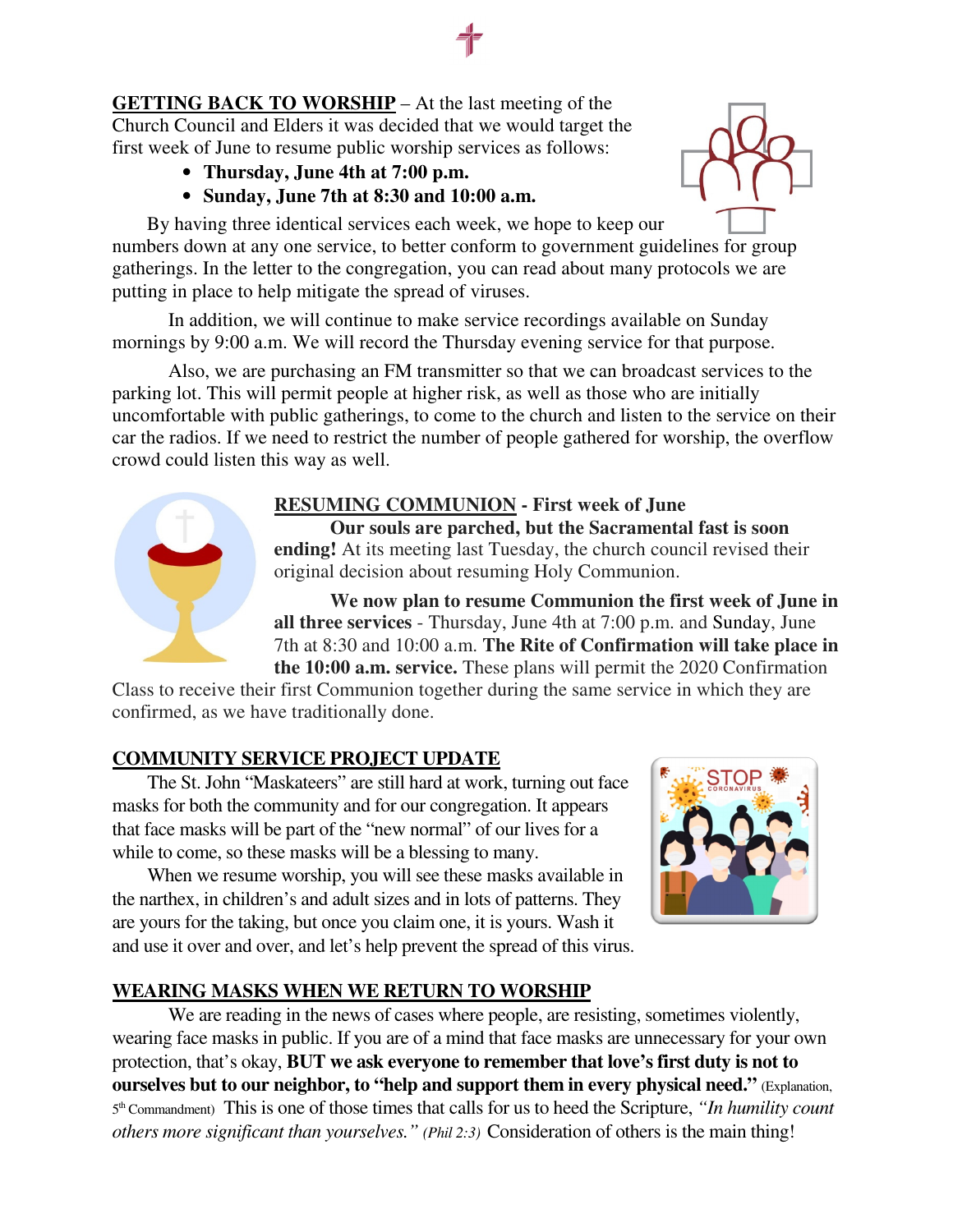### **ONLINE SERVICES FROM ST. JOHN**

- Online services will be made available on **Sundays by 9:00 a.m.**
- Be sure to access the service PDF files so that you can follow along with each service
- Links for all worship resources will be made available on **sjl.org** and on our Facebook page.

#### **NEW PROCEDURES FOR HOLY COMMUNION**

When we resume Holy Communion during the first week of June, there will be new procedures and protocols in place as follows:



- **For the Altar Guild** Members of the Altar Guild will be following very specific protocols for the safe preparation of the Communion vessels and elements, including hand washing, masks, sanitizing, etc.
- **For Pastor and Assistant**  Both the pastor and the Communion assistant will thoroughly wash their hands immediately prior to the distribution, and will wear masks.
- **For Communicants inside the Sanctuary** We will form a single line in the middle aisle starting with worshipers on the pulpit side, maintaining appropriate distancing in the aisle. We will come forward to the front of the aisle to receive the host (the bread) from the pastor, then turn toward "your side" of the sanctuary to receive an individual cup of wine. The empty cup can then be deposited in the basket, and you may return to your pew by the side aisle. For more specific protocols, please refer to the recent congregational letter.
- **For Communicants in their cars listening to the FM broadcast**  At the end of the service, worshipers in the sanctuary will be dismissed and immediately head outside. Once they have cleared the building, a station for Communion will be set up under the carport, and an announcement will be made that those in their cars can begin driving through to receive Communion. The flow will be from south to north, from the parking lot toward the old school building.

**2019 CHURCH'S ANNUAL REPORT:** The 2019 Annual Report is now available. Thank you for your patience. Copies can be picked up from the table outside the office or on the desk in the narthex. There will be more printed and available next Tuesday. Thanks to everyone for your information submitted to be included in this report.

## **OLD SCHOOL WORK DAY, SATURDAY, MAY 30** --- **We need your help!**

We are nearing completion of the Old School renovation, but a few things remain to be done. A few significant donations have been made for the completion of this project which we hope will inspire us to do what we can to donate our sweat equity and save costs. WE COULD USE YOUR HELP! **A work day has been scheduled for Saturday, May 30th,** for putting in a footer tile for improved drainage. The excavation is being contracted, but we need help with:

- 1) Hauling dirt away a few miles using our trucks or trailers;
- 2) Scraping dirt from the foundation walls after excavation;
- 3) Laying the footer tile;
- 4) Spreading out a base layer of stone; and
- 5) Power washing the foundation walls using our own power sprayers and hoses.

The old saying goes, "Many hands make light work." No, this proverb is NOT in the Bible, but it's true nonetheless! **Please plan on joining us Saturday, May 30.**